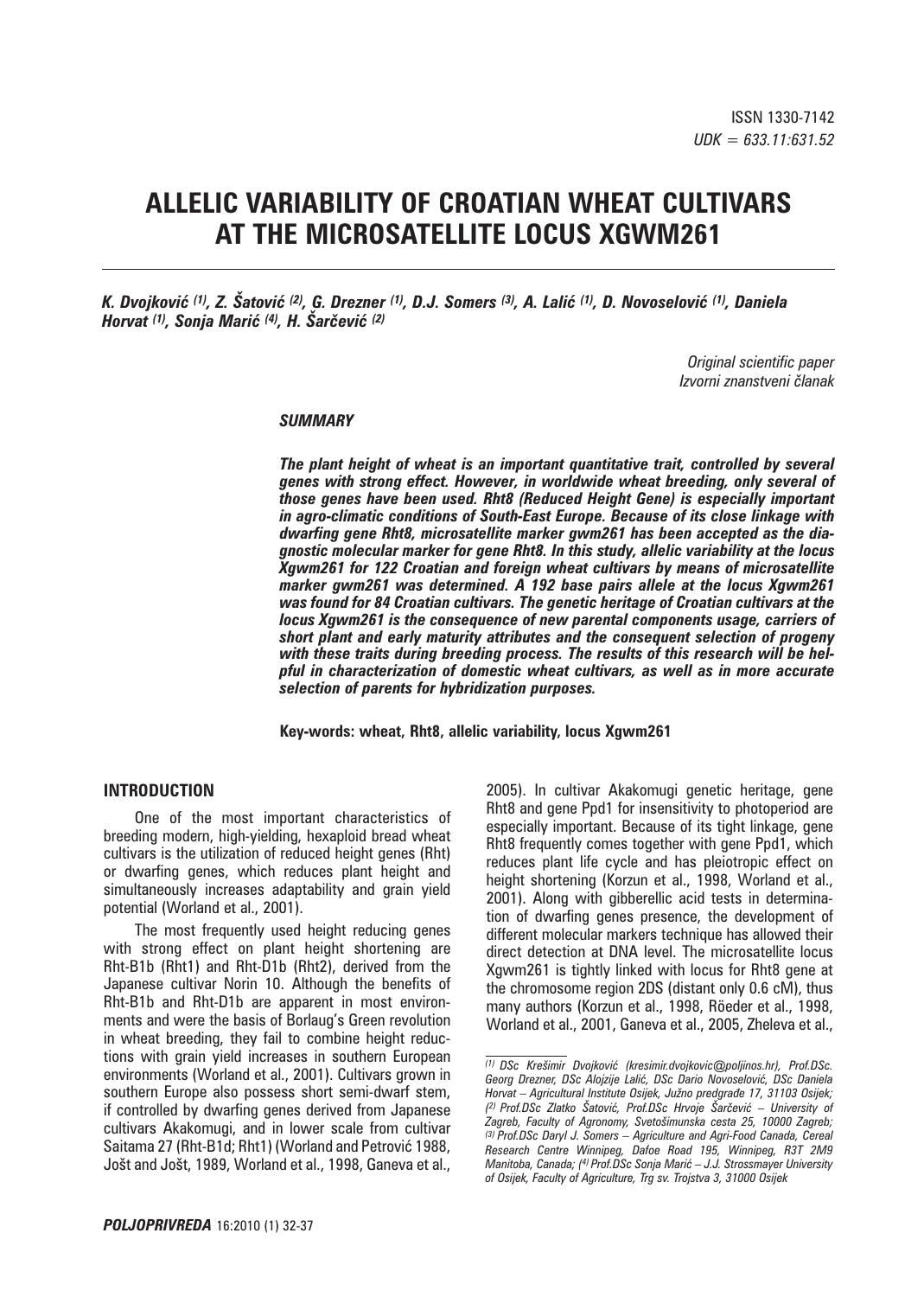2006, Sip et al., 2010) pointed out that the microsatellite marker gwm261 with 192-bp (base pairs) allele, can be considered as diagnostic for gene Rht8 of hexaploid wheat. The objective of this study was to determine allelic variability at the locus Xgwm261 of Croatian and some foreign wheat cultivars by means of microsatellite marker gwm261.

# **MATERIAL AND METHODS**

A total of 122 hexaploid bread wheat cultivars (*Triticum aestivum* L.), recognized or released in production during the period from 1905 to 2008, were used in the study. Ninety-eight of them were created in Croatia, while 24 were foreign cultivars. Among Croatian cultivars, 74 were created at the Agricultural Institute Osijek (PIO), 17 at the Bc Institute for Breeding and Production of Field Crops d.d., Zagreb (Bc), three at the Faculty of Agronomy of Zagreb University (AFZ), two at the breeding company Jošt sjeme-istraživanja d.o.o., Križevci (JS), one at the Agricultural Centre of Croatia (PCH) and one was introduced by prof. G. Bohutynski (Bohuty.). The experimental part of the study was conducted at the Agriculture and Agri-Food Canada Cereal Research Centre in Winnipeg. Ten seeds of each cultivar were germinated in growth chamber and leaf tissue was harvested from 15 days old seedlings. A total of 1220 separate samples were collected and lyophilized. Extraction of genomic DNA was performed according to Pallotta et al. (2003). DNA was quantified by fluorimetry using Hoechst 33258 stain. Ten genomic DNA samples of each cultivar were genotyped with 12 robust microsatellite markers according to Somers et al. (2005), in order to investigate genetic uniformity within each cultivar. This pre-analysis enabled DNA selection of the prevalent biotype for each cultivar. Afterwards a final analysis was conducted with microsatellite marker gwm261. Table 1 shows the characteristics of microsatellite gwm261 primers pair (Korzun et al., 1998).

#### **Table 1. Characteristics of microsatellite marker gwm261 primers pair**

Tablica 1. Svojstva para početnica mikrosatelitnog biljega gwm261

| Marker<br>Biljeg | Chromosome location<br>Kromosomska | Primer sequence $(5 \rightarrow 3')$<br>Sekvenca početnice $(5' \rightarrow 3')$ | Motif<br>Motiv      | $\mathsf{T}_\mathrm{a}$ (°C) |    |
|------------------|------------------------------------|----------------------------------------------------------------------------------|---------------------|------------------------------|----|
|                  | lokacija                           | Forward/Početnica 1                                                              | Reverse/Početnica 2 |                              |    |
| qwm261           | 2DS                                | CTCCCTGTACGCCTAAGGC                                                              | CTCGCGCTACTAGCCATTG | $(CT)_{21}$                  | 55 |

 $T_a$  (°C); primer annealing temperature

 $T_a$  (°C); temperatura nalijeganja početnice

Amplification conditions were as described in Somers et al. (2004) and McCartney et al. (2004). Reaction mix contained (1) amplification components (Applied Biosystems, Foster City, CA, USA), (2) gwm261 primers pair (Invitrogen, Carlsbad, CA, USA) and (3) genomic DNA (Table 2).

| Table 2. Concentration and volume of polimerase chain reaction (PCR) mix components        |  |  |  |
|--------------------------------------------------------------------------------------------|--|--|--|
| Tablica 2. Koncentracija i volumen sastavnica smjese za lančanu reakciju polimerazom (PCR) |  |  |  |

| Reaction mix/ Reakcijska smjesa |                                                           | Concentration/Koncentracija   |                            | Volume per amplification $(\mu I)$ |  |
|---------------------------------|-----------------------------------------------------------|-------------------------------|----------------------------|------------------------------------|--|
|                                 |                                                           | Stock/Ishodišna               | Working/Radna              | Volumen po amplifikaciji (µl)      |  |
|                                 | PCR buffer/PCR pufer                                      | 10X                           | 1 X                        | 1.00                               |  |
|                                 | MgCl <sub>2</sub>                                         | 25 mM                         | $1.50 \text{ }\mathrm{mM}$ | 0.60                               |  |
|                                 | dNTP                                                      | $10 \text{ mM}$               | $0.20$ mM                  | 0.80                               |  |
|                                 | M13 primer/M13 početnica                                  | 10 pmol $\mu$ I-1             | $1.80$ pmol                | 0.18                               |  |
|                                 | Tag polymerase/Tag polimeraza                             | 20 U $\mu$ -1                 | 0.50U                      | 0.025                              |  |
|                                 | Demineraliz.H <sub>2</sub> 0/Demineraliz.H <sub>2</sub> 0 | ۰                             | ۰                          | 2.00                               |  |
|                                 | Forward primer/Početnica 1                                | 1 pmol $\mu$ -1               | $0.20$ pmol                | 0.20                               |  |
| 2                               | Reverse primer/Početnica 2                                | 10 pmol $\mu$ l <sup>-1</sup> | 2 pmol                     | 0.20                               |  |
| 3                               | Genomic DNA/Genomska DNA                                  | $> 50$ ng $\mu$ -1            | 10 ng $\mu$ -1             | 5.00 $\mu$                         |  |
|                                 |                                                           |                               |                            | $\Sigma = 10.005 \mu l$            |  |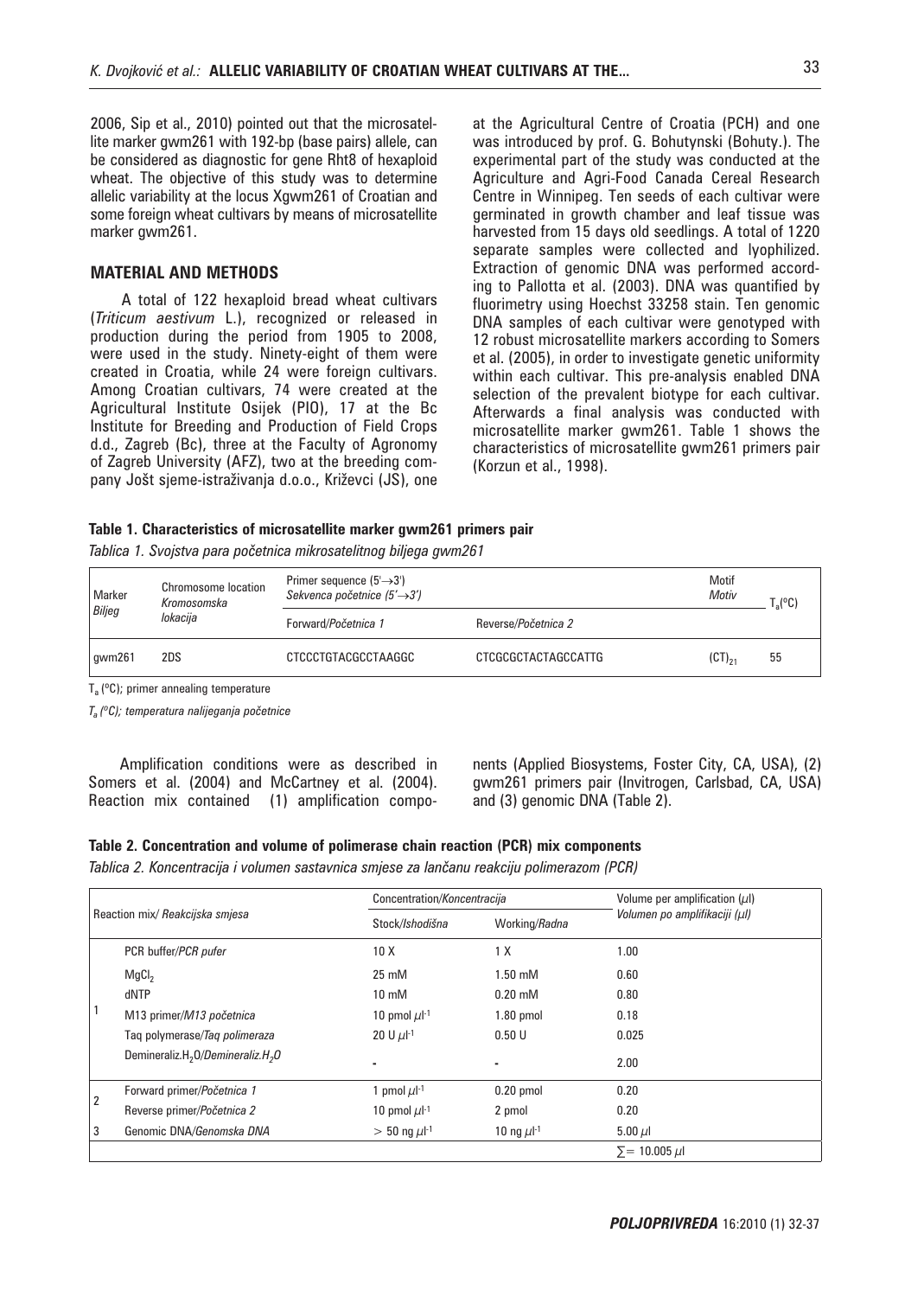Polymerase chain reaction was conducted using MJ Research Dyad Disciple Thermocycler (Bio-Rad, Hercules, CA, USA). In order to enable discrimination among amplification products, M13 primer (CACGACGTTGTAAAACGAC) fluorescently labeled with 6-FAM, HEX, NED (Applied Biosystems, Foster City, CA, USA) was added to the 5' end of the forward primer during primer synthesis (Schuelke, 2000). Fluorescent capillary electrophoresis was performed using 16 capillary ABI Prism 3100 Genetic Analyzer and internal molecular weight standard Gene-scan 500-ROX (Applied Biosystems, Foster City, CA, SAD). Chromatograms collected by fluorescent capillary electrophoresis were converted to gel-like images, which were used for measuring microsatellite allele sizes using computer software Genographer (http://www.hordeum.oscs. montana.edu/genographer).

## **RESULTS AND DISCUSSION**

After chromatogram conversion in gel-like images (Figure 1), allele sizes of amplification products for 122 wheat cultivars at locus Xgwm261 were determined and expressed in base pairs (bp) (Table 3).



bp-base pairs number*/bp - broj parova baza*

#### **Figure 1. Allelic variability at locus Xgwm261 for 122 wheat cultivars; gel-like images presented in computer software Genographer**

#### Slika 1. Alelna varijabilnost na lokusu Xgwm261 za 122 kultivara pšenice - slike nalik gelu prikazane u računalnom progra*mu Genographer*

The 192-bp allele at locus Xgwm261 was determined in 84 out of 98 Croatian cultivars, in Italian cultivars San Pastore, Libellula and Gemini, as well as in cultivars Bezostaja, Renan, Gobe, Othalom and Pesma. The main source of the 192-bp allele, diagnostic for gene Rht8, as well as the origin of the Ppd1 gene in Croatian cultivars, according to the pedigree data (not presented) can be traced to the Italian cultivars Ardito, Villa Gloria and Damiano Chiesa. The genes Rht8 and Ppd1 were introduced in those cultivars from the Japanese wheat Akakomugi in the 1920s by the Italian wheat breeder Nazareno Strampelli (Worland et al., 1998, Jošt and Cox, 1989, Jošt and Jošt, 1989). Additionally, the Russian cultivars Bezostaja, Kavkaz and Aurora can also be traced to Strampelli's cultivar Ardito via the Argentinian wheat Klein 33 (Worland et al., 1998).

#### **Table 3. Allelic variability at locus Xgwm261 for 122 wheat cultivars**

*Tablica 3. Alelna varijabilnost na lokusu Xgwm261 za 122 kultivara p{enice* 

| No.<br>Br. | Cultivar<br>Kultivar | Origin<br>Podrijetlo | Xqwm<br>$261*$ | No.<br>Br. | Cultivar<br>Kultivar | <b>Origin</b><br>Podrijetlo | Xqwm<br>$261*$ | No.<br>Br. | Cultivar<br>Kultivar | <b>Origin</b><br>Podrijetlo | Xqwm<br>$261*$ |
|------------|----------------------|----------------------|----------------|------------|----------------------|-----------------------------|----------------|------------|----------------------|-----------------------------|----------------|
|            | ZI.Dolina            | Bc                   | 192            | 42         | Demetra              | PI <sub>0</sub>             | 192            | 83         | Tonka                | PI <sub>0</sub>             | 192            |
| 2          | <b>Bistra</b>        | Bc                   | 190            | 43         | Fortuna              | PI <sub>0</sub>             | 192            | 84         | Vila                 | PI <sub>0</sub>             | 192            |
| 3          | S. Zlatna            | Bc                   | 192            | 44         | Podravina            | PI <sub>0</sub>             | 192            | 85         | Elvira               | PI <sub>0</sub>             | 192            |
| 4          | Sana                 | Bc                   | 192            | 45         | Danica               | PI <sub>0</sub>             | 192            | 86         | Suzana               | PI <sub>0</sub>             | 192            |
| 5          | Marija               | Bc                   | 192            | 46         | Feniks               | PI <sub>0</sub>             | 192            | 87         | Osk. 236-01          | PI <sub>0</sub>             | 192            |
| 6          | Adriana              | Bc                   | 192            | 47         | Neretva              | PI <sub>0</sub>             | 192            | 88         | Ficko                | PI <sub>0</sub>             | 174            |
| 7          | Rugvica              | Bc                   | 174            | 48         | Ruža                 | PI <sub>0</sub>             | 192            | 89         | Zlata                | PI <sub>0</sub>             | 192            |
| 8          | Tina                 | Bc                   | 192            | 49         | Snaša                | PI <sub>0</sub>             | 192            | 90         | Aida                 | PI <sub>0</sub>             | 174            |
| 9          | Mihelca              | Bc                   | 174            | 50         | Maja                 | PI <sub>0</sub>             | 192            | 91         | Osk. 266-03          | PI <sub>0</sub>             | 174            |
| 10         | Zdenka               | Bc                   | 192            | 51         | Inga                 | PI <sub>0</sub>             | 192            | 92         | Pipi                 | PI <sub>0</sub>             | 192            |

*POLJOPRIVREDA* 16:2010 (1) 32-37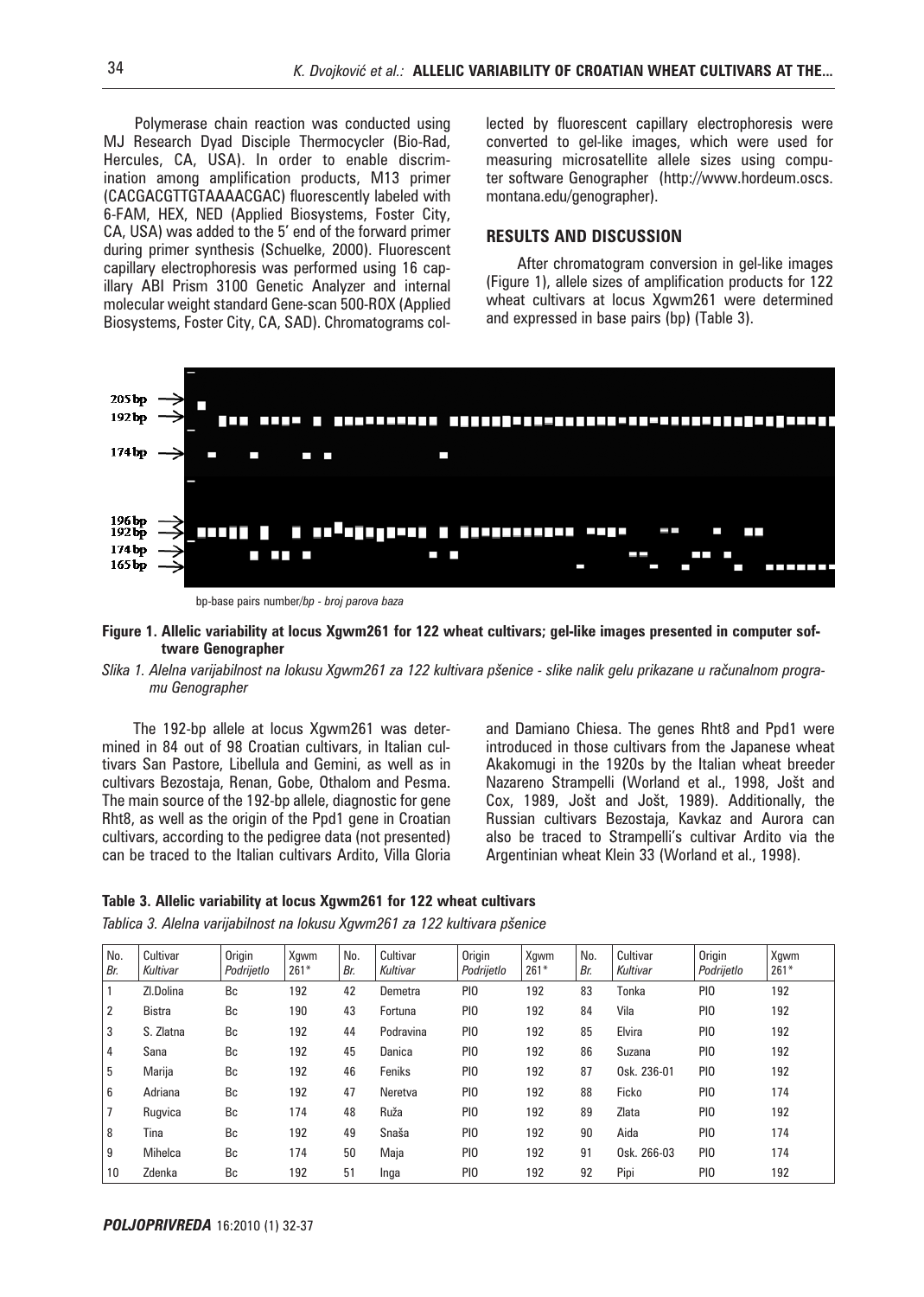| No.<br>Br. | Cultivar<br>Kultivar | Origin<br>Podrijetlo | Xgwm<br>$261*$ | No.<br>Br. | Cultivar<br>Kultivar | Origin<br>Podrijetlo | Xgwm<br>$261*$ | No.<br>Br.          | Cultivar<br>Kultivar        | Origin<br>Podrijetlo | Xgwm<br>$261*$ |
|------------|----------------------|----------------------|----------------|------------|----------------------|----------------------|----------------|---------------------|-----------------------------|----------------------|----------------|
| 11         | Liberta              | Bc                   | 192            | 52         | Elza                 | PIO                  | 192            | 93                  | Felix                       | PIO                  | 174            |
| 12         | Aura                 | Вc                   | 192            | 53         | Joza                 | PIO                  | 192            | 94                  | Osk. 189-04                 | PIO                  | 192            |
| 13         | Lana                 | Bc                   | 192            | 54         | Manda                | PI <sub>0</sub>      | 192            | 95                  | Osk. 244-04                 | PI <sub>0</sub>      | 192            |
| 14         | Nina                 | Вc                   | 192            | 55         | Eva                  | PIO                  | 192            | 96                  | Osk. 293-04                 | PI <sub>0</sub>      | 196            |
| 15         | Prima                | Bc                   | 192            | 56         | S. Žitarka           | PI <sub>0</sub>      | 192            | 97                  | Ružica                      | PI <sub>0</sub>      | 192            |
| 16         | <b>BC</b> Elvira     | Вc                   | 192            | 57         | Barbara              | PI <sub>0</sub>      | 192            | 98                  | Osk. 201-05                 | PIO                  | 192            |
| 17         | <b>BC</b> Antea      | Вc                   | 192            | 58         | Monika               | PI <sub>0</sub>      | 192            | 99                  | San Pastore                 | <b>ITA</b>           | 192            |
| 18         | S. Prolific          | Bohuty.              | 205            | 59         | Kata                 | PI <sub>0</sub>      | 192            | 100                 | Libellula                   | <b>ITA</b>           | 192            |
| 19         | Sivka                | AFZ                  | 192            | 60         | Klara                | PIO                  | 192            | 101                 | Bezostaja                   | <b>RUS</b>           | 192            |
| 20         | Kuna                 | AFZ                  | 192            | 61         | Sofija               | PI <sub>0</sub>      | 192            | 102                 | Gemini                      | <b>ITA</b>           | 192            |
| 21         | Magdalen             | AFZ                  | 192            | 62         | Edita                | PIO                  | 192            | 103                 | Soissons                    | FRA.                 | 174            |
| 22         | Dukat                | <b>PCH</b>           | 192            | 63         | Golubica             | PIO                  | 192            | 104                 | Rialto                      | ${\sf GB}$           | 174            |
| 23         | Divana               | JS                   | 192            | 64         | Jasna                | PIO                  | 192            | 105                 | Flori 2                     | <b>HUN</b>           | 165            |
| 24         | Talia                | JS                   | 165            | 65         | Julija               | PIO                  | 192            | 106                 | Othalom                     | <b>HUN</b>           | 192            |
| 25         | U1                   | PI <sub>0</sub>      | 165            | 66         | Martina              | PI <sub>0</sub>      | 192            | 107                 | Gobe                        | <b>HUN</b>           | 192            |
| 26         | Dubrava              | PI <sub>0</sub>      | 192            | 67         | Hana                 | PIO                  | 192            | 108                 | Arina                       | SUI                  | 165            |
| 27         | Tena                 | PI <sub>0</sub>      | 192            | 68         | Panonka              | PIO                  | 192            | 109                 | Justus                      | SUI                  | 174            |
| 28         | Os. Crven.           | PIO                  | 192            | 69         | Ema                  | PI <sub>0</sub>      | 192            | 110                 | Ludwig                      | AUT                  | 174            |
| 29         | Osječka 20           | PIO                  | 165            | 70         | Lucija               | PI <sub>0</sub>      | 192            | 111                 | Renan                       | FRA                  | 192            |
| 30         | Osječanka            | PIO                  | 192            | 71         | Panonija             | PI <sub>0</sub>      | 192            | 112                 | <b>Bussard</b>              | GER                  | 174            |
| 31         | Krušarka             | PIO                  | 192            | 72         | Nevena               | PI <sub>0</sub>      | 192            | 113                 | Victo                       | <b>USA</b>           | 165            |
| 32         | Osječanka 2          | PIO                  | 192            | 73         | Željka               | PI <sub>0</sub>      | 192            | 114                 | Pesma                       | SRB                  | 192            |
| 33         | Nada                 | PI <sub>0</sub>      | 165            | 74         | Teuta                | PI <sub>0</sub>      | 192            | 115                 | Pobeda                      | SRB                  | 165            |
| 34         | Slavonija            | PIO                  | 192            | 75         | Kiki                 | PIO                  | 192            | 116                 | <b>AC Barrie</b>            | CAN                  | 165            |
| 35         | Ratarka              | PIO                  | 165            | 76         | Ševa                 | PIO                  | 192            | 117                 | AC Elsa                     | CAN                  | 165            |
| 36         | Poljarka             | PIO                  | 192            | 77         | Petra                | PIO                  | 192            | 118                 | <b>AC Majestic</b>          | CAN                  | 165            |
| 37         | Žitarka              | PIO                  | 192            | 78         | Senka                | PIO                  | 192            | 119                 | <b>BW 346</b>               | CAN                  | 165            |
| 38         | Njivka               | PIO                  | 192            | 79         | Zrnka                | PIO                  | 192            | 120                 | Grandin                     | <b>USA</b>           | 165            |
| 39         | Ana                  | PIO                  | 192            | 80         | Alka                 | PIO                  | 192            | 121                 | Thatcher                    | <b>USA</b>           | 165            |
| 40         | Srpanjka             | PIO                  | 192            | 81         | Janica               | PI <sub>0</sub>      | 192            | 122                 | <b>Marquis</b>              | CAN                  | 165            |
| 41         | Aljmašanka           | PI <sub>0</sub>      | 192            | 82         | Kleopatra            | PI <sub>0</sub>      | 192            | $\omega_{\rm{max}}$ | $\mathcal{L}_{\mathcal{A}}$ | $\sim$               | $\blacksquare$ |

\*Allele lengths at locus Xgwm261, expressed in base pairs number

*\*Alelne dužine na lokusu Xgwm261, izražene u broju parova baza* 

Italian cultivars like Libellula and San Pastore, and Russian cultivars like Bezostaja and Kavkaz, later become major progenitors in Croatian wheat cultivars improvement. A high prevalence of the 192-bp allele at the locus Xgwm261 also was found in other southern European countries (Italy, Romania, Bulgaria, Hungary, Serbia), as well as in Chinese and Japanese cultivars (Worland et al., 1998 and 2001, Ganeva et al., 2005, Liu et al., 2005, Zheleva et al., 2006). According to Worland et al. (1998), low frequency of the Rht-B1b (Rht1) and Rht-D1b (Rht2) genes in relation to gene Rht8 in southern European countries is probably connected with the fact that under certain circumstances, where warm temperatures occur around the time of meiosis, interactions between these dwarfing genes and the environment can cause fertility reductions and loss of yield advantages. Many authors (Korzun et al., 1998,

Worland et al., 1998 and 2001, Ahmad and Sorrells, 2002, Ganeva et al., 2005) pointed out that gene Rht8 reduces plant height by around eight centimeters, while gene Ppd1 for insensitivity to photoperiod additionally reduces height by around 10 centimeters. The height reduction associated with Ppd1 would be a pleiotropic effect of the gene accelerating ear emergence time and reducing the plants life cycle by about a week; Ppd1 influences many characters including a shortening of height due to a reduction in the number of vegetative primordia (Worland et al., 2001). These effects of genes Rht8 and Ppd1 together play a vital role in the increased adaptability of cultivars to high temperatures in southern Europe, which may occur either in the time of ear emergence or in late grain filling period. Martinić (1971, 1976) stated that absent or weak photoperiod reaction is a frequent characteristic of cultivars with wide adapt-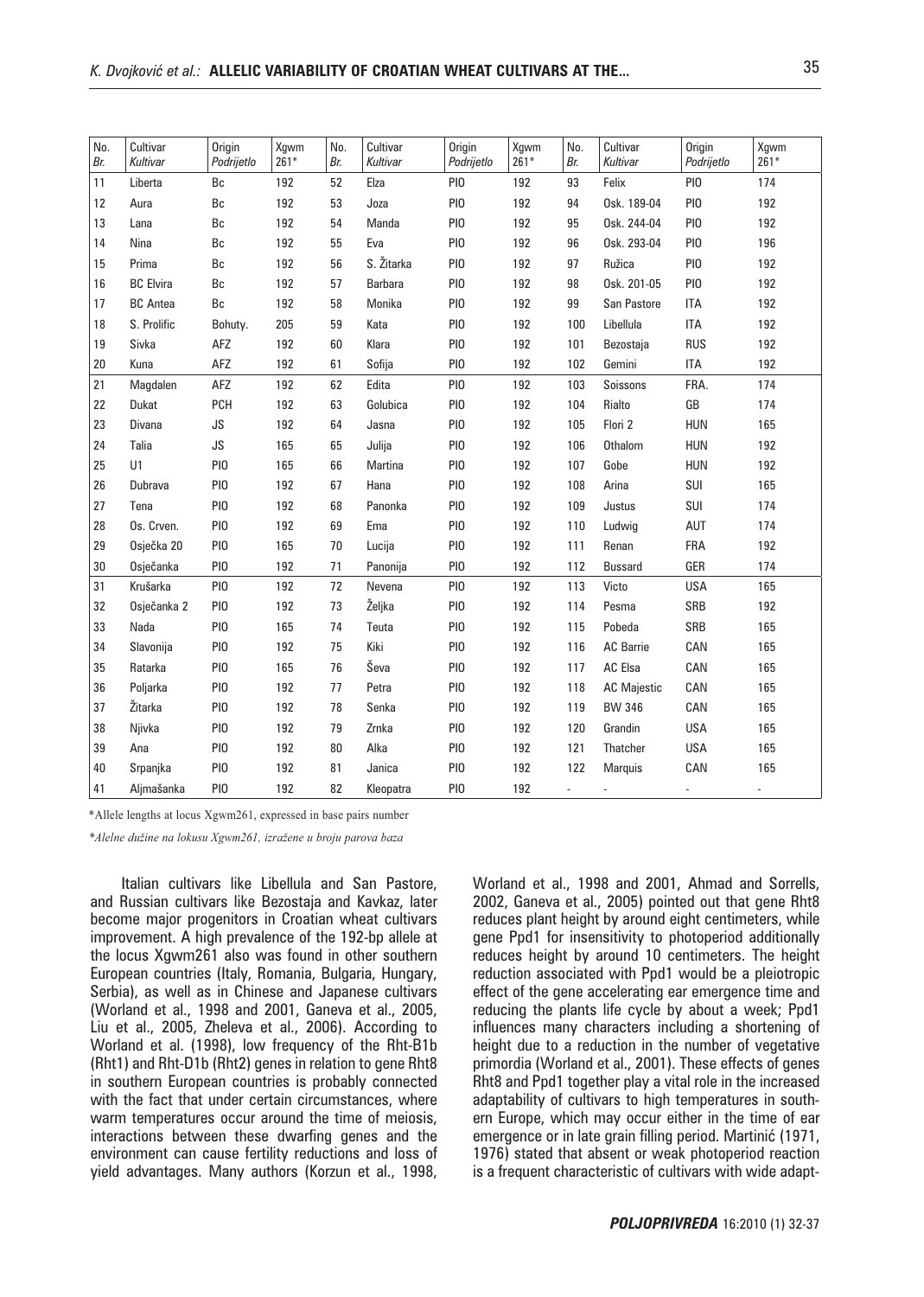ability in many successful wheat breeding programs worldwide, and that because of the prevalence of that trait, probably exist strong correlation with economically important characters, especially with grain yield. The selection of this highly desirable allele in breeding process, and consequently its highest frequency in investigated Croatian cultivars, caused low values of Polimorfic Information Content ( $PIC = 0.266$ ) and gene diversity (H<sub>F</sub>=0.276) of marker gwm261 (data not shown). The importance of the genes Rht8 and Ppd1, as well as maybe of some other Rht genes, possibly is the most evident in the case of cultivar Srpanjka, the earliest and shortest Croatian cultivar. According to Agricultural Institute Osijek multi-seasonal comparative trials results on the average, the heading date of cultivar Srpanjka is the first of May, while plant height (to the ear base) is 64 centimeters. As one of the best yielding varieties, cultivar Srpanjka is prevalent in Croatian wheat production (around 30% of wheat acreage; http:// zsr.hr). A 174-bp allele at the locus Xgwm261 was found for certain cultivars from north-western Europe (Rialto, Soissons, Bussard, Ludwig and Justus) and several Agricultural Institute Osijek cultivars (Ficko, Aida, Felix and Osk. 266-03), as well as for two cultivars of Bc Institute for Breeding and Production of Field Crops d.d., Zagreb (Mihelca and Rugvica). The origin of the 174-bp allele in cultivars Ficko, Aida and Osk. 266-03 genetics background is probably from cultivars Rialto and Soissons in their parental base. The 165-bp allele found in cultivars Talia, Osječka Šišulja (U1), Osječka 20, Nada and Ratarka, can be traced to ancestral basis partially originated from USA and Canada. Those findings are supported by the fact that all Canadian and USA cultivars included in this study had the 165-bp allele, being in accordance with previous results of Worland et al. (1998). Korzun et al. (1998) and Worland et al. (2001) in research about adaptive significance of different allelic variants at the locus Xgwm261 showed that in relation to 192-bp allele, alleles with 165 and 174-bp at the locus Xgwm261 have stronger impact on height promoting than height shortening and pointed out that these allelic variants often comes in the cases where cultivars already possess genes Rht-B1b and Rht-D1b which together with Rht8 and pleiotropic effect of Ppd1 could produce a phenotype too short. The complexity of the locus Xgwm261 with 165, 174 and 192-bp alleles is emphasized by the discovery of many rare or unique alleles (180, 184, 194, 195, 196, 197, 198, 200, 201, 202, 203, 204, 205, 210, 212, 215, 216 and 251-bp), reported in studies of Worland et al (1998, and 2001), Manifesto and Suarez (2002), Ahmad and Sorells (2002), Chebotar et al. (2001) and Liu et al. (2005). The unique 196-bp allele in Osk. 293-04 was probably derived from Argentinian parent, while the 190 bp allele found in cultivar Bistra can be related to the parental cultivar Zeka. The old cultivar Sirban Prolific, created before introduction of Rht genes either from cultivar Akakomugi, Norin 10 or Saitama 27, carries the uniqe 205-bp allele.

#### **CONCLUSION**

The 192-bp allele at the locus Xgwm261 was found in 84 of a total of 98 Croatian wheat cultivars studied. These findings indicate the presence of gene Rht8 and probably gene Ppd1 in most Croatian cultivars. The genetic heritage of Croatian cultivars at the locus Xgwm261 is the consequence of usage of new parental components, carriers of short plant and early maturity attributes and the consequent selection of progeny with these traits during breeding process. The results of this study, as well as analysis of possible presence and frequency of genes Rht-B1b (Rht1), Rht-D1b (Rht2) and Rht-B1d (Rht1-Saitama 27) at DNA level, will be helpful in characterization of domestic wheat cultivars, as well as in more accurate selection of parents for hybridization purposes.

#### **REFERENCES**

- 1. Ahmad, M., and Sorrells, M.E. (2002): Distribution of microsatellite alleles linked to Rht8 dwarfing gene in wheat. Euphytica 123: 235-240.
- 2. Chebotar, S.V., Korzun, V.N., Sibolap, Yu.M. (2001): Allele distribution at locus WMS261 marking the dwarfing gene Rht8 in common wheat cultivars of Southern Ukraine. Russian Journal of Genetics 37: 894-898.
- 3. Ganeva, G., Korzun, V., Landjeva, S., Tsenov, N., Atanasova, M. (2005): Identification, distribution and effects on agronomic traits of the semi-dwarfing Rht alleles in Bulgarian common wheat cultivars. Euphytica 145: 307-317.
- 4. Jošt, M. and Cox, T.S. (1989): History of wheat breeding in Yugoslavia. Podravka, znanstveno-stručni časopis 7(1): 1-18.
- 5. Jošt, M. and Jošt, M. (1989): Pedigrees of 142 Yugoslav winter wheat cultivars released from 1967 till 1986. Podravka, znanstveno-stručni časopis 7(1): 19-27.
- 6. Korzun, V., Röder, M.S, Ganal, M.W., Worland, A.J., Law, C.N. (1998): Genetic analysis of the dwarfing gene (Rht8) in wheat. Part I. Molecular mapping of Rht8 on the short arm of chromosome 2D of bread wheat (*Triticum aestivum* L.). Theoretical and Applied Genetics 96: 1104-1109.
- 7. Liu, Y., Liu, D., Zhang, H., Wang, J., Sun, J., Guo, X., Zhang, A. (2005) Allelic variation, sequence determination and microsatellite screening at the XGWM261 locus in Chinese hexaploid wheat (*Triticum aestivum*) varieties. Euphytica 145: 103-112.
- 8. Manifesto, M.M., Suarez, E.Y. (2002) Microsatellite screening of the Rht8 dwarfing gene in Argentinian wheat cultivars. Annual Wheat Newsletter 48: 23-24.
- 9. Martinić, Z. (1971): Nasljeđivanje reakcije na fotoperiod kod nekih genotipova pšenice *Triticum aestivum* ssp. *vulgare*. Genetika 3(1): 31-41.
- 10. Martinić, Z. (1976): Photoperiodism, vernalization and adaptation in common wheat. Poljoprivredna znanstvena smotra–Agriculturae Conspectus Scientificus 36(46): 153-168.